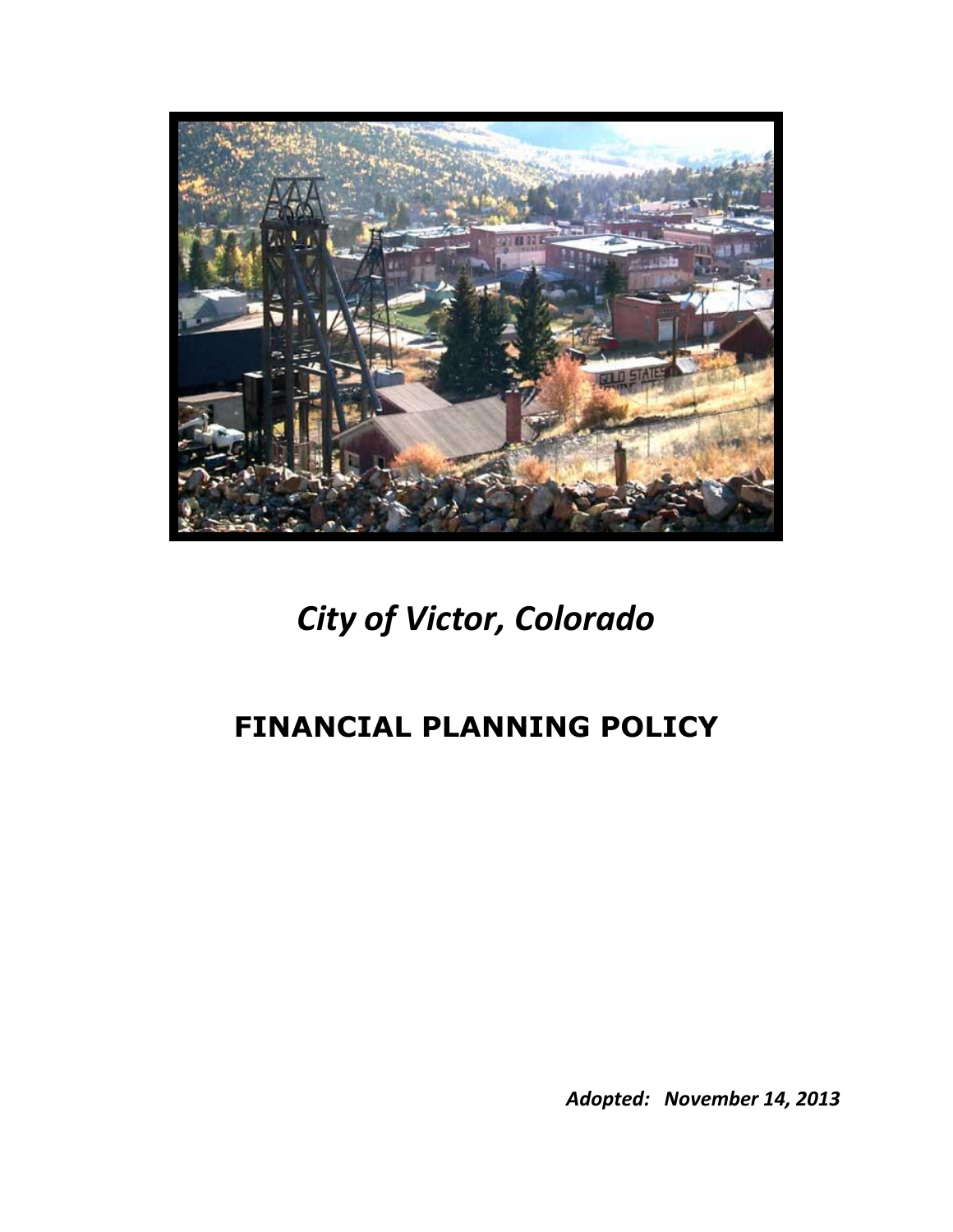# **POLICY TITLE: FINANCIAL PLANNING POLICY**

## **EFFECTIVE DATE: 11/14/13**

### *This policy is intended to replace all previously adopted financial planning policies, including Budget, Reserve and Industrial Water Policies adopted on 11/11/11.*

**STATEMENT OF PURPOSE:** A top priority of the City Council is to improve the fiscal health of the City. Revenue projections are conservative and authorized expenditures are closely monitored. In stable economic times, the combination of these two strategies leads to revenue collections higher than actual expenditures. The accumulation of reserves protects the City from uncontrollable increases in expenditures or unforeseen reductions in revenue, or a combination of the two. It also allows for the prudent financing of capital construction and equipment projects.

The City of Victor sells untreated water for industrial use. Currently, the largest customer is the Cripple Creek & Victor Gold Mining Company. While it is anticipated sales to the mining company will continue in the near future, long term, this sale is less certain. It is the goal of the Council to prudently utilize these revenues, while available, to stabilize and improve the fiscal health of the City. The Council hopes to become less reliant on these funds for operational purposes but does see value in augmenting operations in the short term with careful appropriations. The highest value the Council has placed on this revenue source is for the continued improvement of the City's infrastructure.

**FINANCIAL PLANNING STRATEGY:** This policy addresses types of restricted reserve funds, recommended fund balances, utilization of revenues and establishment of long and short term capital planning. The following policies are in order of priority based on statutory requirements combined with prudent financial planning.

#### **1. Restricted Reserves**

 The City of Victor maintains reserves that are required by law or contract and that serve a specific purpose. These types of reserves are considered restricted and are not available for other uses until any restriction is released. Restricted reserves are generally not appropriated in the annual budget adoption process until there is such need for use of the funds for a loan payoff or an "Act-of-God" emergency (TABOR).

- a. **TABOR Reserve:** Restricted for Emergencies Article X, Section 20 of the State Constitution requires a reserve of three percent (3%) of annual fiscal year spending in the General Fund be set aside for emergencies. The use of this reserve is restricted to the purpose for which it was established and may be used solely for declared emergencies.
- b. **Debt Reserves**: Any amount required by the issuance of bonds or the acceptance of a loan mav require that a specific reserve be established. These reserves will vary from time to time and are typically associated with funding of large capital projects.

#### **2. Unrestricted Reserves/Fund Balances**